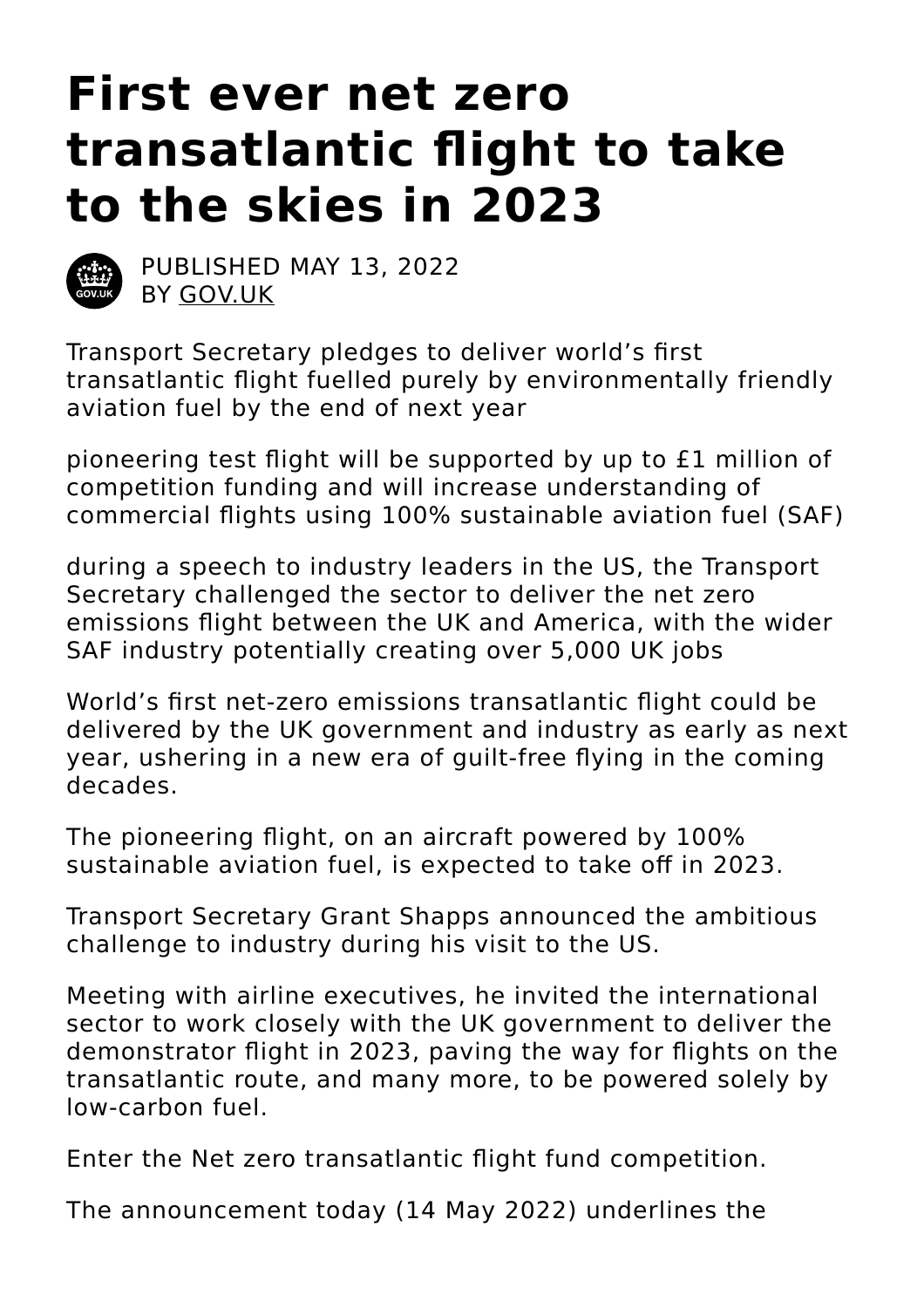government's commitment to drive forward the sustainable aviation fuel industry, which has the potential to deliver significant carbon savings, improve domestic fuel security, support thousands of green jobs and put flying on a more sustainable path.

Industry estimates suggest that a UK sustainable aviation fuel industry could support up to 5,200 UK jobs directly, as well as a further 13,600 through global exports – helping to level up the UK and boost the economy. The industry estimates its annual turnover could reach £2.3 billion by 2040.

The new initiative has come out of the Jet Zero Council, a partnership between industry and government that aims to deliver new technologies and innovative ways to cut aviation emissions while supporting the UK economy.

Today's announcement is an important part of plans to reduce emissions from aviation to net zero. Currently one of the highest single emitters of greenhouse gases, aviation is one of our biggest challenges when it comes to making transport green, but the investment and innovations such as SAF are there to make guilt-free flying a reality.

The fuel, made from waste materials, such as household waste or used cooking oil, offers greenhouse gas emissions savings of more than 70% compared to conventional fossil jet fuel when fully replacing kerosene. When combined with greenhouse gas removals, 100% SAF will enable the delivery of a net zero flight.

Transport Secretary Grant Shapps said:

This trailblazing net zero emissions flight, a world first, will demonstrate the vital role that sustainable aviation fuel can play in decarbonising aviation in line with our ambitious net zero targets.

That's not just great news for the environment, it's great news for passengers who will be able to visit the Big Apple without increasing damaging greenhouse gas emissions.

It's crucial that we place sustainability at the heart of the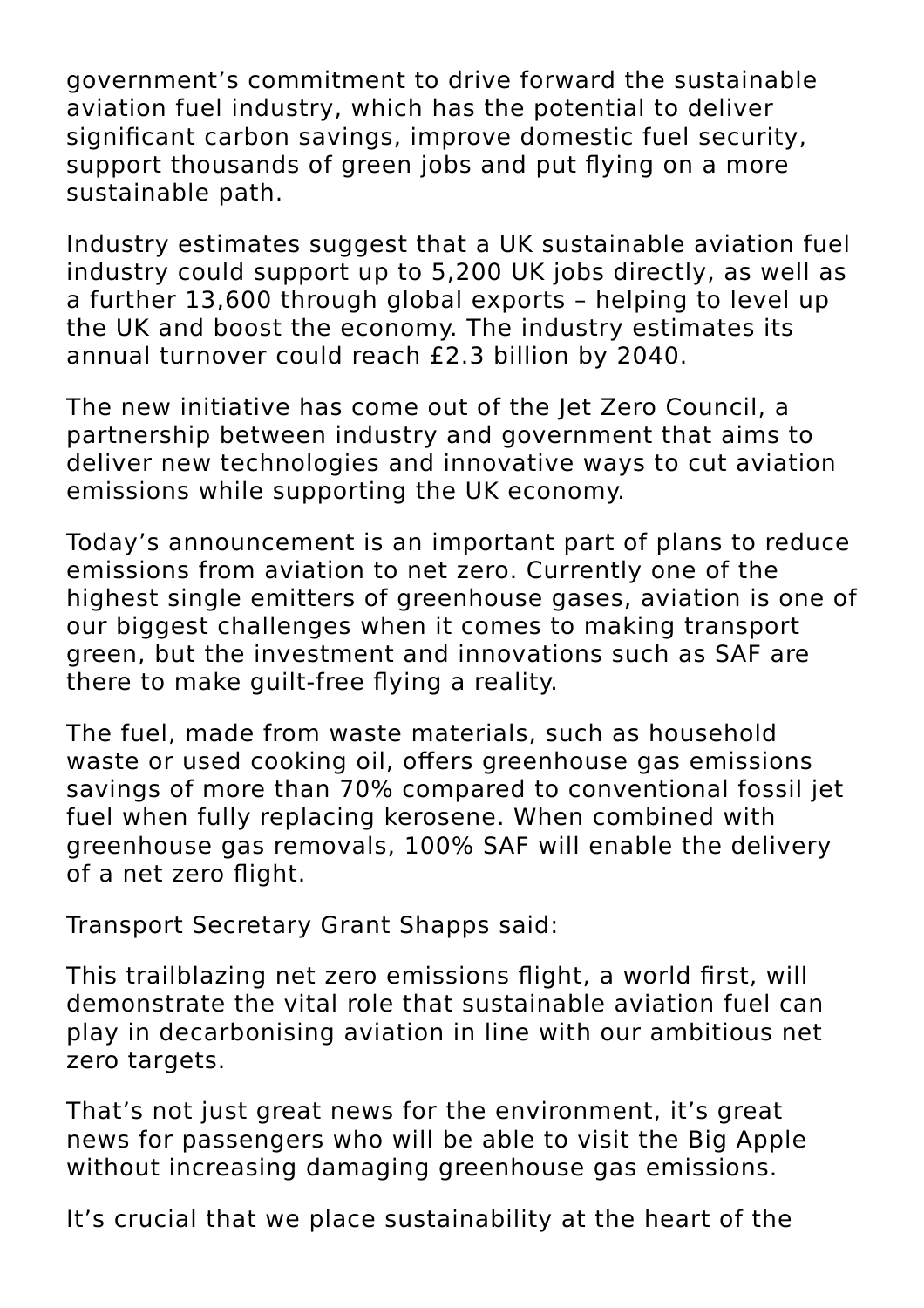aviation industry's recovery from COVID-19 and I look forward to working with them on this challenge, which will lower the impact flying across the Atlantic has on the planet.

Current jet fuel specifications do not allow flights to use 100% SAF, meaning SAF use needs to be complemented by additional decarbonisation measures to be fully net zero. The government is committed to accelerating the testing and approval of 100% SAF to unlock the full decarbonisation potential of this technology.

Delivering the transatlantic flight announced today would help to gather the data needed to support ongoing and future work to test and certify sustainable aviation fuel while exploring how engine efficiency improvements, flight optimisation and greenhouse gas removals can contribute to achieving net-zero flights.

Tim Alderslade, chief executive of Airlines UK, said:

UK airlines strongly support the development of a UK SAF industry, which will play a vital role in helping our sector deliver net zero emissions by 2050, as we are committed to doing.

This announcement will provide additional momentum to achieving this and, alongside the recent £180 million in Treasury support for the development of new UK SAF plants, demonstrates the commitment of government to making SAF a key part of the decarbonisation of aviation.

We now need to turbocharge production in order to build the initial 3 SAF plants by 2025 and UK airlines have shown real commitment to making this happen with our partnerships with Philipps 66, Velocys and LanzaTech.

We look forward to working with ministers through the Jet Zero Council to continue to explore mechanisms to attract the required private investment – in addition to a planned mandate – so we can help deliver the government's 10% SAF uptake goal by 2030.

Warren East, CEO of Rolls-Royce plc, said: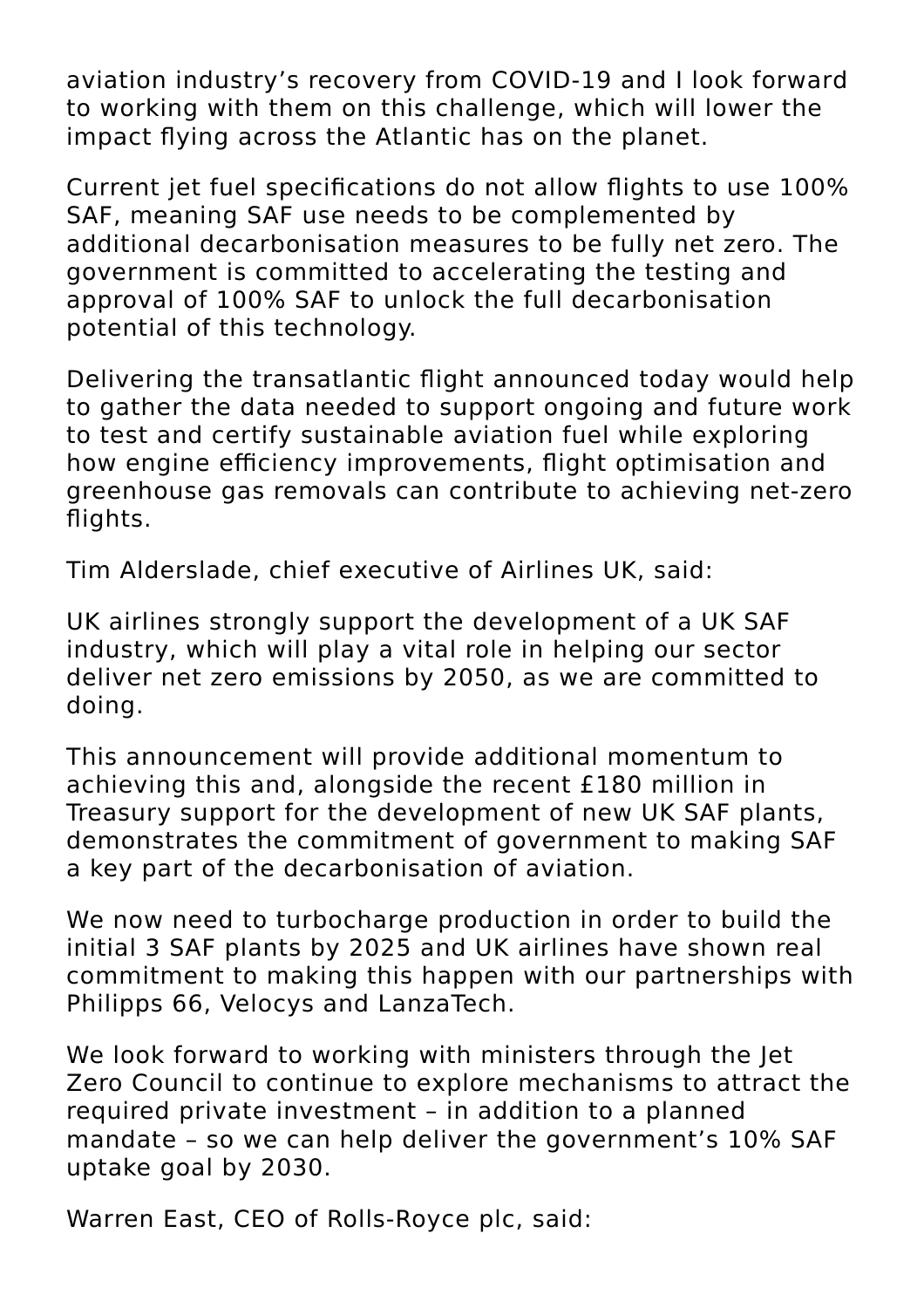This is an exciting and ambitious challenge, which Rolls-Royce is ready to support having successfully tested our large commercial aero engines on 100% sustainable aviation fuel over the last year.

We have the technology to help the UK government achieve its objectives and we look forward to working closely with them to deliver this milestone transatlantic flight.

Just over 100 years ago, Rolls-Royce powered the first ever transatlantic flight and now we have the innovation and expertise to power the next generation of sustainable aircraft.

Jennifer Holmgren, CEO of LanzaTech, said:

Waste based feedstocks are important as they offer an economic path to much needed volumes of sustainable aviation fuel.

We applaud the UK government's leadership in working with industry and setting ambitious goals for the aviation sector. It is only by working together, that we will see the transformative change needed to deliver on the commitments to meet Net Zero.

Indro Mukerjee, CEO of Innovate UK, which is running the competition with the Department for Transport, said:

Innovate UK proudly supports this pioneering initiative. This flight, driven through collaboration and bold ambition, is a perfect example of how innovation can and will shape our future lives.

The speed at which this has become a reality is down to the inspiration, ingenuity and investment of all those involved.

Fuel specifications are not the only barrier preventing a higher uptake of SAF. High fuel production costs, technology risk at commercial scale and feedstocks availability are some of the challenges that government and industry are jointly working to overcome in order to build a thriving domestic SAF sector.

To do so, the government is exploring a SAF mandate and is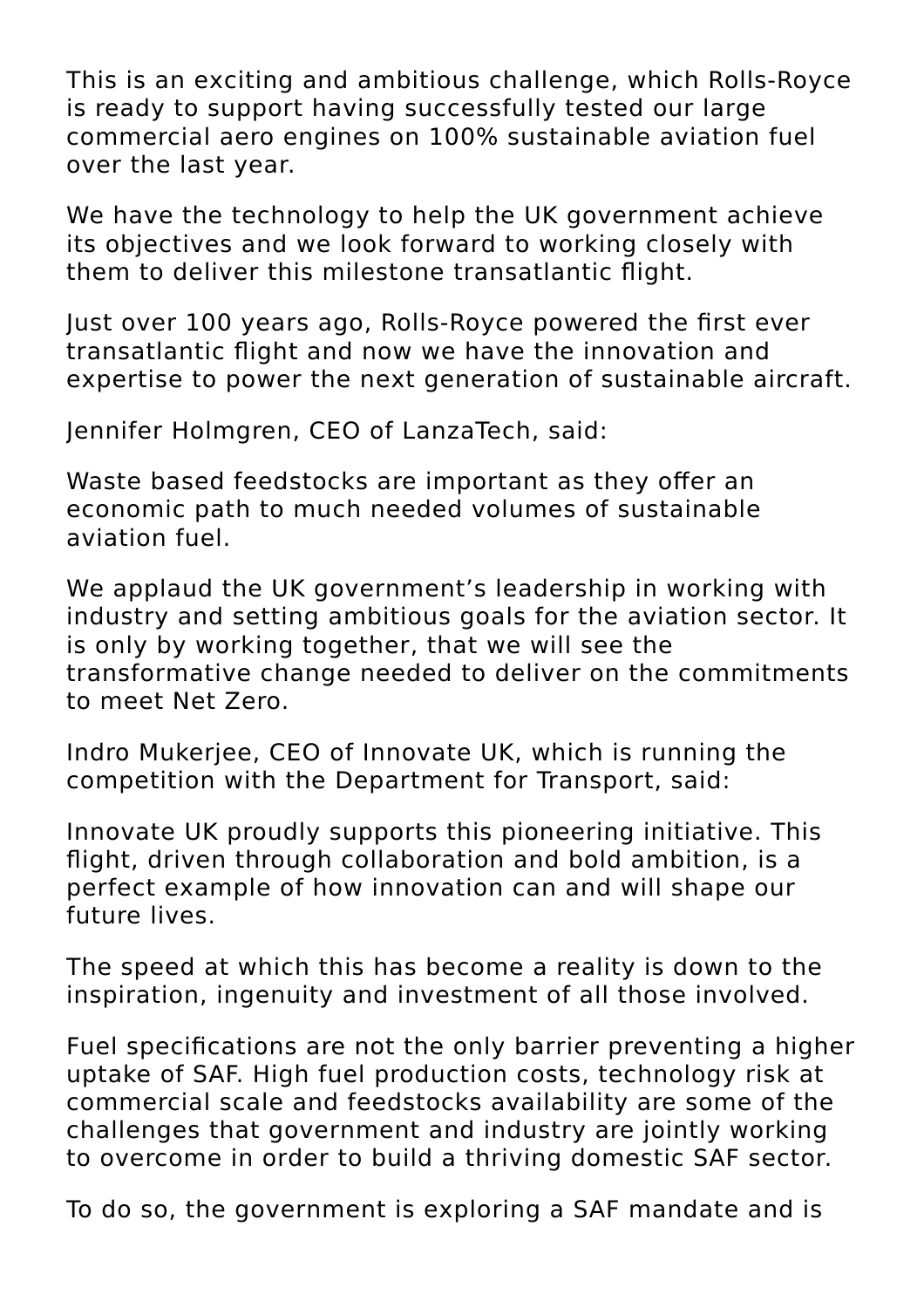supporting the UK SAF industry with £180 million of funding over the next 3 years, aiming to accelerate the commercialisation of SAF plants and the establishment of a fuel testing clearing house in the UK, as announced in the Net Zero Strategy.

This support will build on the progress made through previous advanced fuels grant funding programmes, such as the £15 million Green Fuels, Green Skies grant funding competition.

In addition to the £180 million funding, £400 million of funding is being made available through a government partnership with Breakthrough Energy Catalyst to drive private sector investment into the next generation of green technologies, through which UK SAF projects may seek additional capital.

Aviation, Europe and technology media enquiries

Media enquiries 020 7944 3021

Out of hours media enquiries 020 7944 4292

Switchboard 0300 330 3000

Press release distributed by Media Pigeon on behalf of GOV.UK, on May 13, 2022. For more information subscribe and [follow](https://mediapigeon.io) us.

## **Media Assets**

#### **Embedded Media**

Visit the online press [release](https://mediapigeon.io/newsroom/govuk/releases/en/first-ever-net-zero-transatlantic-flight-to-take-to-the-skies-in-2023-18814) to interact with the embedded media.

```
https://mediapigeon.io/newsroom/govuk/releases/en/first-ever-
net-zero-transatlantic-flight-to-take-to-the-skies-in-2023-
18814
```